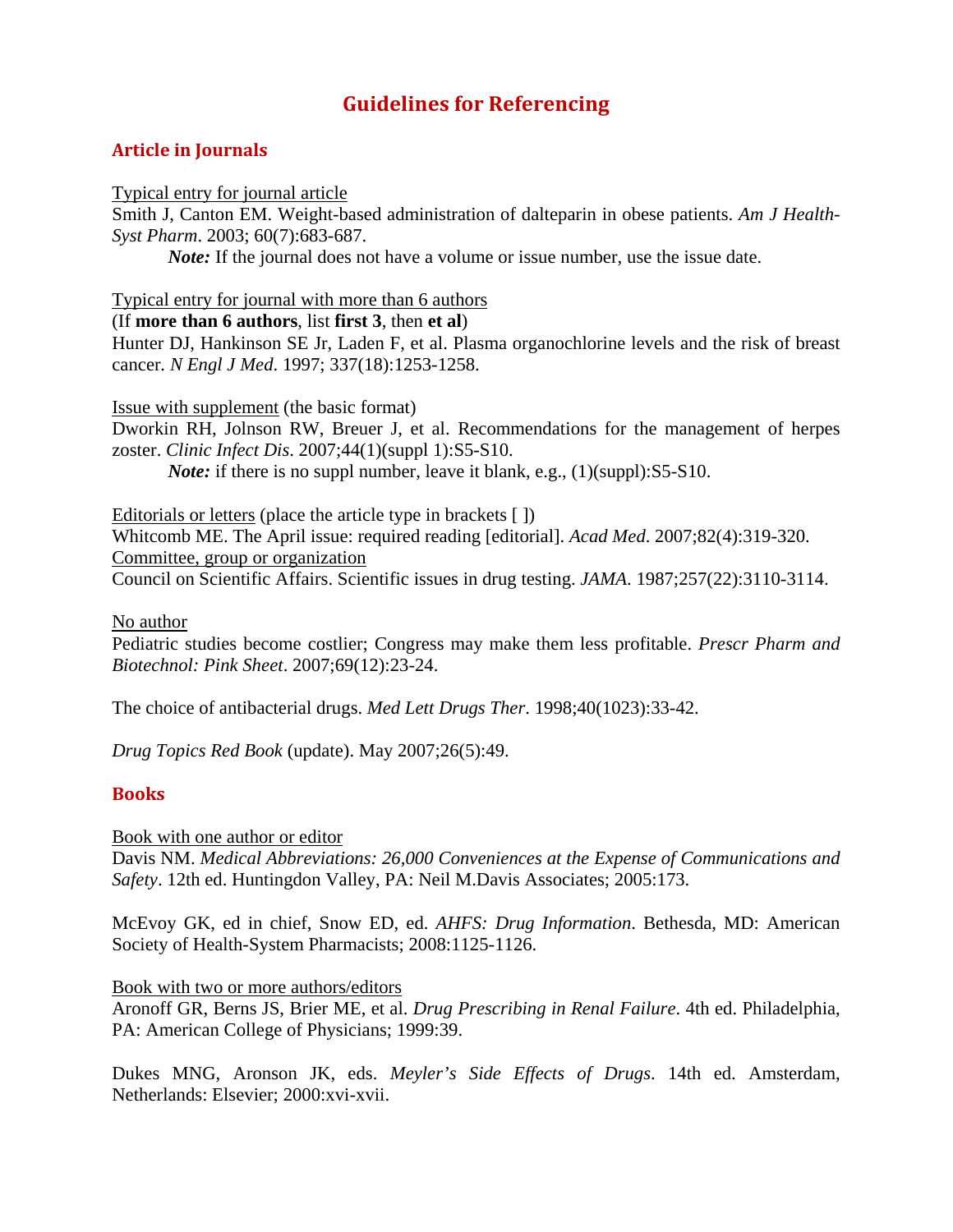Chapter in book

Wallace RJ Jr, Griffith DE. Antimycobacterial agents. In: Kasper DL, Fauci AS, Longo DL, Braunwald E, Hauser SL, Jameson JL, eds. *Harrison's Principles of Internal Medicine*. 16th ed. New York, NY: McGraw-Hill; 2005:946.

Johannsen EC, Madoff LC. Infections of the liver and biliary system. In: Mandell GL, Bennett JC, Dolin R, eds. *Mandell, Douglas, and Bennett's: Principles and Practice of Infectious Disease*. Vol 1. 6th ed. Philadelphia, PA: Elsevier; 2005:951-952.

Dowling TC, Comstock TJ. Quantification of renal function. In: DiPiro JT, Talbert RL, Yee GC, Matzke GR, Wells BG, Posey LM, eds. *Pharmacotherapy: A Pathophysiologic Approach*. 6th ed. New York, NY: McGraw-Hill; 2005:761.

Books complied by group, agency or committee (no author or editor) *Drug Topics Red Book*. Montvale, NJ: Thomson Healthcare; 2007:552.

*United States Pharmacopeia Drug Information: Drug Information for the Health Care Professional*. Vol 1. 27th ed. Greenwood Village, CO: Thomson Micromedex; 2007:2514-2517.

*Mosby's Drug Consult*. St. Louis, MO:Mosby; 2007:II-539–II-540.

*Physicians' Desk Reference*. 61st ed. Montvale, NJ: Thomson PDR; 2007:678.

*United States Pharmacopeia and National Formulary* (USP 30-NF 25). Vol 2. Rockville, MD: United States Pharmacopeia Convention; 2007:1553-1554.

*Stedman's Medical Dictionary*. 27th ed. Baltimore, MD: Lippincott Williams & Wilkins; 2000:1784.

Serial Books that are updated (include no publication date, only page number after colon) *Drug Facts and Comparisons*. St. Louis, MO: Facts and Comparisons:1904.

Tatro DS, ed. *Drug Interaction Facts*. St. Louis, MO: Facts and Comparisons:397a.

Spechler SJ. Esophageal disorders. In: Dale CD, ed in chief, Federman DD, founding ed. *ACP Medicine*. New York, NY:WebMD Corp:4-I-5.

*Note*: cite like a book chapter; however, the 4-I-5 represents section 4 (Gastroenterology), Chap I (Esophageal Disorders) and the page number (5).

## **Other Published Material**

Lamasil [package insert]. East Hanover, NJ: Sandoz Pharmaceuticals Corp; 1993. Package Insert

## **Electronic Media**

Online Journals (journal article) on Internet

Seal A, Kerac M. Operational implications of using 2006 World Health Organization growth standards in nutrition programmes: secondary data analysis. *BMJ*. 2007; 334:733. http://www.bmj.com /cgi/content/full/334/7596/733. Accessed April 12, 2007.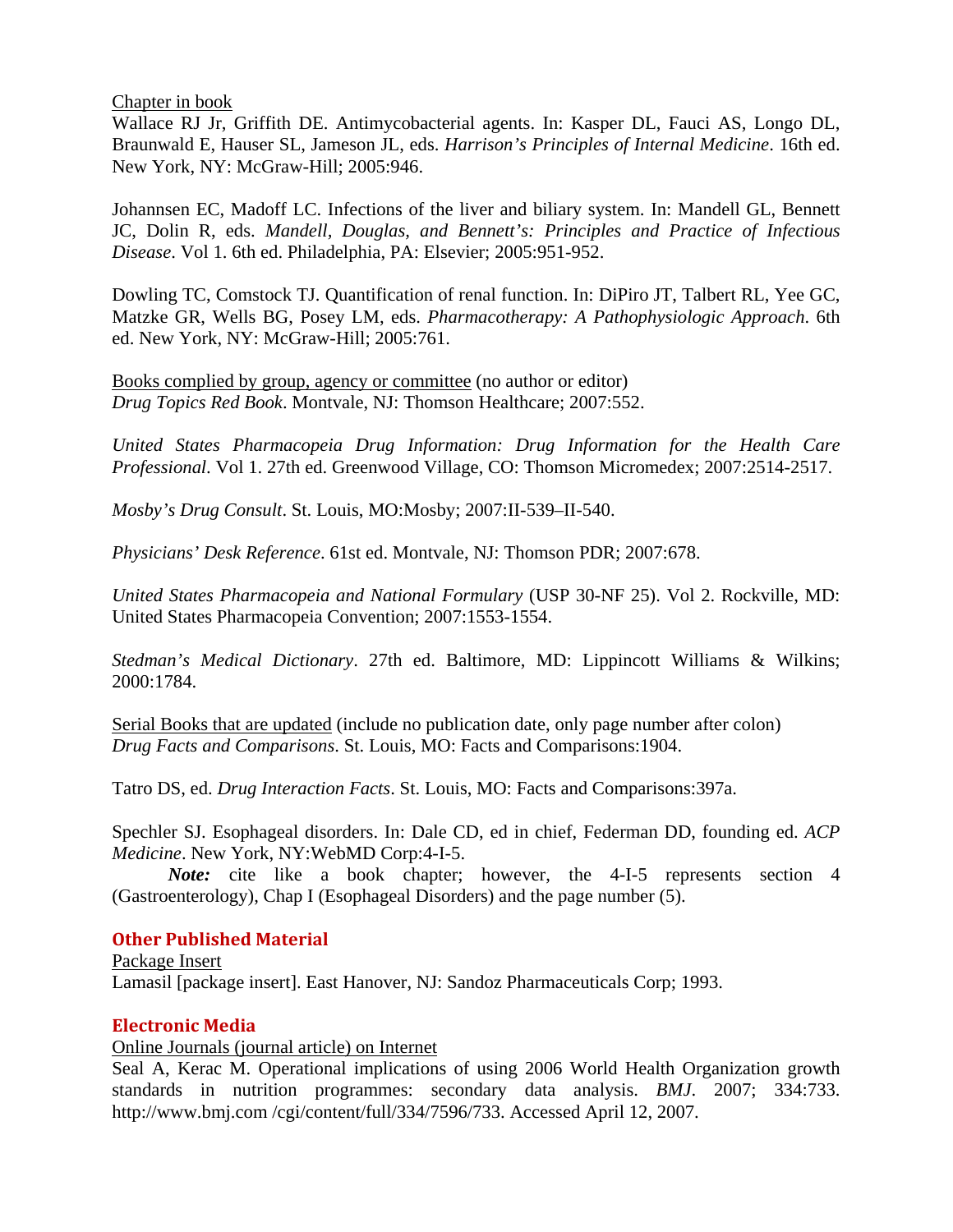*Note:* the above citation is without page numbers; some online journals have inclusive page numbers, thus, use same format, but include pages after the colon; e.g., :733-736.

## PubMed Abstract Citation

Benedict NJ. Sitaxsentan in the management of pulmonary arterial hypertension [abstract]. *Am J Health Syst Pharm*. 2007;64(4):363368.

http://www.ncbi.nlm.nih.gov/entrez/query.fcgi?db=pubmed&cmd=Retrieve&dopt=AbstractPlus &list\_uids=17299175&query\_hl=17&itool=pubmed\_doc sum. Accessed April 12, 2007. PMID:17299175.

*Note*: abstract is placed in brackets [] to indicated the citation is solely an abstract; also, note that the PMID (PubMed Unique Identifier) number is placed last.

#### IPA Abstract Citation

Schrimsher RH, Freeman MK, Kendrach M. A survey of drug information resources in Alabama pharmacy facilities [abstract]. *Drug In J.* 2006; 40(1);51-60. http://web5s.silverplatter.com. Accessed April 16, 2007. Accession Number:43-07214.

*Note:* abstract is depicted in brackets  $\lceil \cdot \rceil$  to indicated the citation is solely an abstract; also, note that the accession number is placed last. The PMID and Accession number for both PubMed and IPA uniquely identify the citations.

#### Epub Ahead of Print

Kozyrskyj AL, Ernst P, Becker AB. Increased risk of childhood asthma from antibiotic use in early life [published online ahead of print April 5 2007]. *Chest*. 2007.

http://www.chestjournal.org/papbyrecent.dtl. Accessed April 16, 2007

*Note***:** Ahead of Print citations can be difficult. If the volume, issue number, date, or pages of the print information are known, include what is known after the journal title and year (e.g., Chest. 2007; vol (issue #):page(s). If you were citing an Epub ahead of print **abstract** from PubMed, the [abstract] notation is placed after the journal title and before the period.

## Internet-based Book (eBook)

Fields HL, Martin JB. Pain: pathophysiology and management. In: Kasper DL, Fauci AS, Longo DL, Braunwald E, Hauser SL, Jameson JL, eds. *Harrison's Principles of Internal Medicine*. 16th ed. NewYork, NY: McGraw-Hill; 2005.

http://www.netlibrary.com.ezproxy.samford.edu/Reader. Accessed April 16, 2007:71-73.

#### General Internet

*Note:* the basic format for Web sites is: **Author**(s), if give and many times there are none; **title**  of the specific item cited, if any; **name** of the Web site; **URL**; **published and/or update**, if any; **accessed date**.

FDA/CEDR resources page. Food and Drug Administration Web site. http://www.fda.gov/cder/approval/index.htm. Accessed April 7, 2007.

USPDI Updates On-line. Vol 1. Thomson Micromedex Web site. http://uspdi.micromedex.com/. Accessed June 23, 2006.

Clinical Pharmacology Web site. http://cpip.gsm.com.ezproxy.samford.edu/. Accessed June 23, 2006.